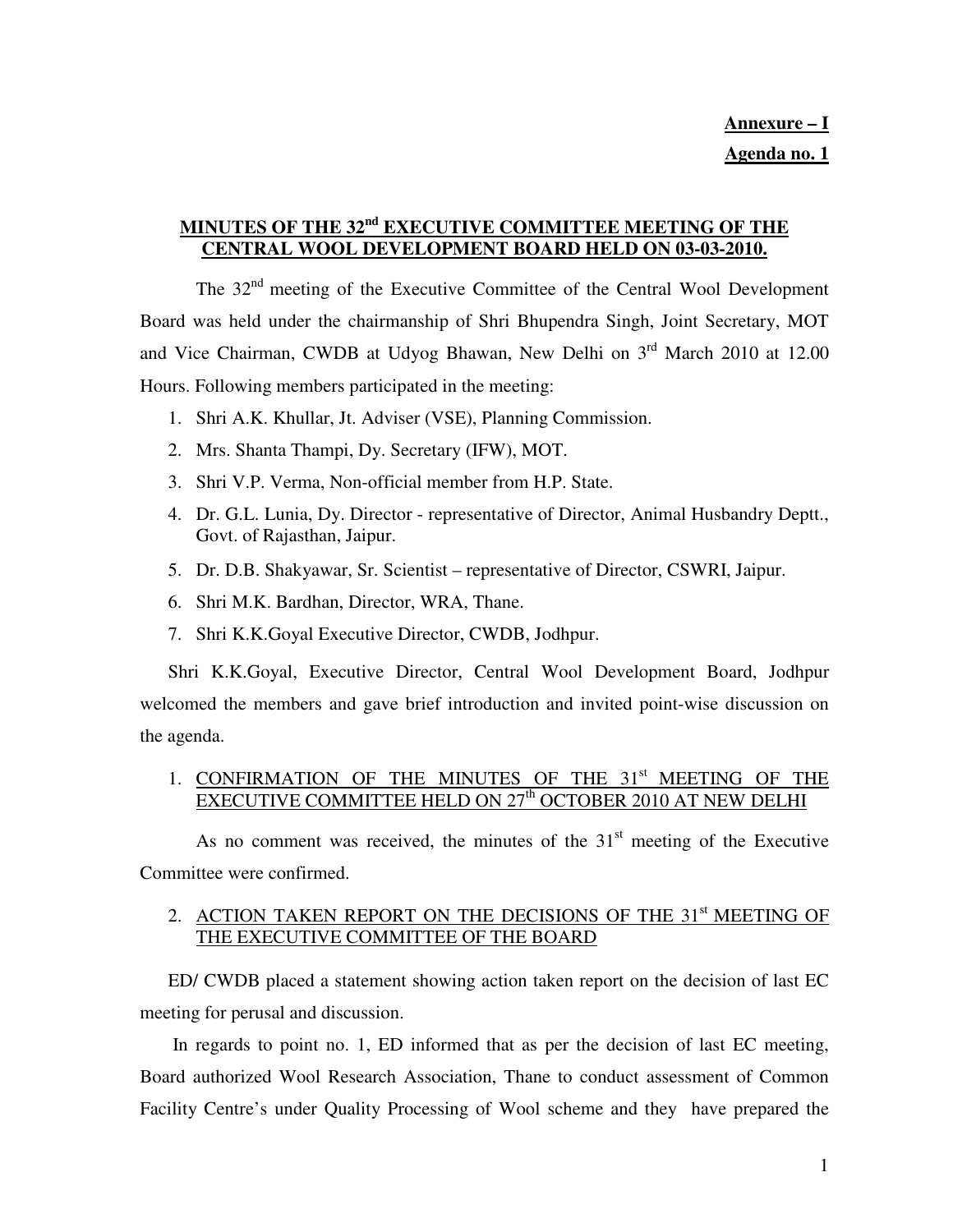report. The Chairman, EC invited Shri M.K. Bardhan, Director, WRA to explain the Committee about assessment being done .

 Shri M.K. Bardhan WRA briefed the Committee about assessment and mentioned that overall working of centers is satisfactory. The Jt. Secretary, MOT and VC, CWDB directed the ED/ CWDB to put up the report in next meeting.

Regarding Points no. 6, Releasing of fund Within 15 days of submission of UC, VC expressed his displeasure as this is not being followed strictly, inspections are not being conducted timely by CWDB and the program implementation is suffering at the cost of intended beneficiaries. This has also resulted in poor utilization of funds.

Regarding the Point no. 8, " Revision of Guidelines on Woolen Expo activity " which were discussed in the last meetings were read out by ED/ CWDB in the meeting. Since all the members were not provided with copies, Chairman EC directed that ED must circulate it to all the members and let it be discussed in the next EC meeting which may be convened soon.

Regarding woolen Expo , Chairman stated that ED should have come prepared with a calendar of events and places where Woolen Expo are to be held this year so that these are approved by EC and there is sufficient time for preparation.

Regarding Point no. 11, mid term Evaluation work by Datamation Consultant Pvt. Ltd. the Conclusions and main recommendations of the report were read out by ED in the meeting. EC expected from ED to prepare on action taken report on the recommendations and put it up before the next EC meeting and also the Board.

#### 3. TO APPRISE THE PROGRESS OF ANNUAL PLAN 2009-10 AND ITS PHYSICAL & FINANCIAL ACHIEVEMENTS

 The EC noted the statement regarding physical and financial achievement of activities of the Board. Chairman and all other member expressed their serious concern on the fact that financial year is near closure and about 50 % of the amount have not been spent by the Board. ED/ CWDB was reprimanded by Chairman over this sorry state of affairs and ED was directed to expedite the progress of utilization of funds. EC was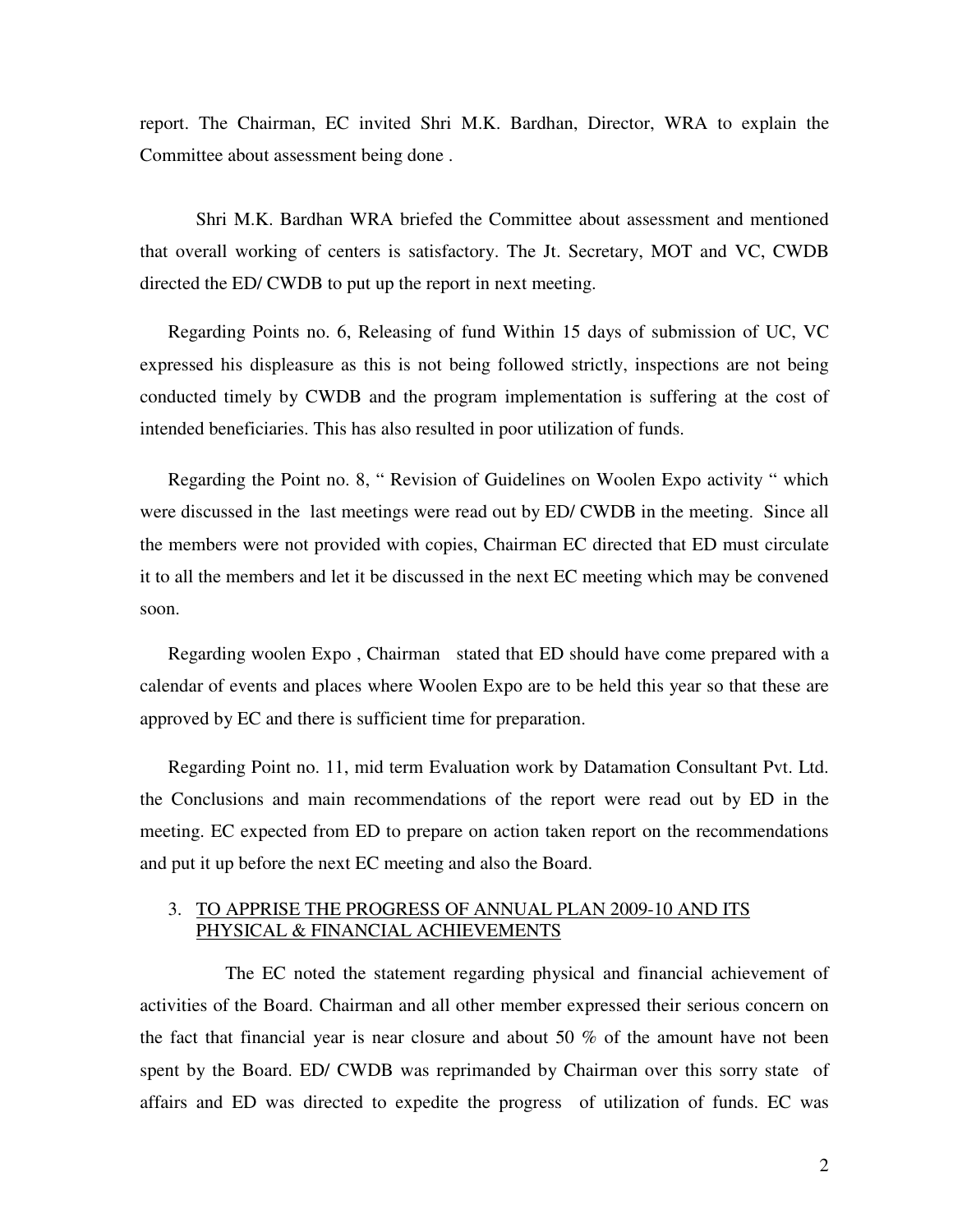particularly concerned about the cases where Implementing agencies had submitted UCs but Board did not release the next installments. ED/ CWDB stated that in many cases nomination of member by Director Animal Husbandry/ Govt. of Rajasthan is not done timely and so inspections are delayed. The Chairman directed ED, CWDB to complete the examination of inspection reports of those agencies which have submitted UCs of the grant within 15 days and release the next installments without delay wherever the report is not very negative and necessary corrections could be made. EC also directed that in serious cases, appropriate action be taken and in no case the matter should be kept unattended for long.

#### 4. TO APPRISE THE COMMITTEE ON THE PERFORMANCE OF ONGOING PROJECTS UNDER SWIS SCHEME.

 ED, CWDB placed a statement showing performance of ongoing projects under SWIS scheme and explained that during monitoring the projects by Board officials, & authorized technical persons, it has been observed that some of the implementing Agencies have not implemented the project as per guidelines of the scheme. Inspection teams pointed out irregularities in project implementation also. The Board had already issued Show Cause Notice to Seven Implementing Agencies regarding the same. He further explained that the Board made provision of Rs. 616.00 lakhs for ongoing projects & Rs. 474.00 lakhs for new projects under SWIS by Annual Plan 2009-10, however the Board has utilized Rs. 176.75 lakhs only under ongoing projects & rest of Rs. 439.25 lakhs could not be released to various implementing agencies.

 EC expressed concern on the State of affairs that no action was taken against NGO's where irregularities were found and the matter has been kept pending for such a long time. Such situation casts shadow on the sincerity and integrity of such inspections and also the concerned officers.

 It was also directed by the EC that ED should prepare a standard list of documents and papers to be submitted by the applicants under various schemes and seek EC's approval on that in the next meeting. This is necessary in order to eliminate the cases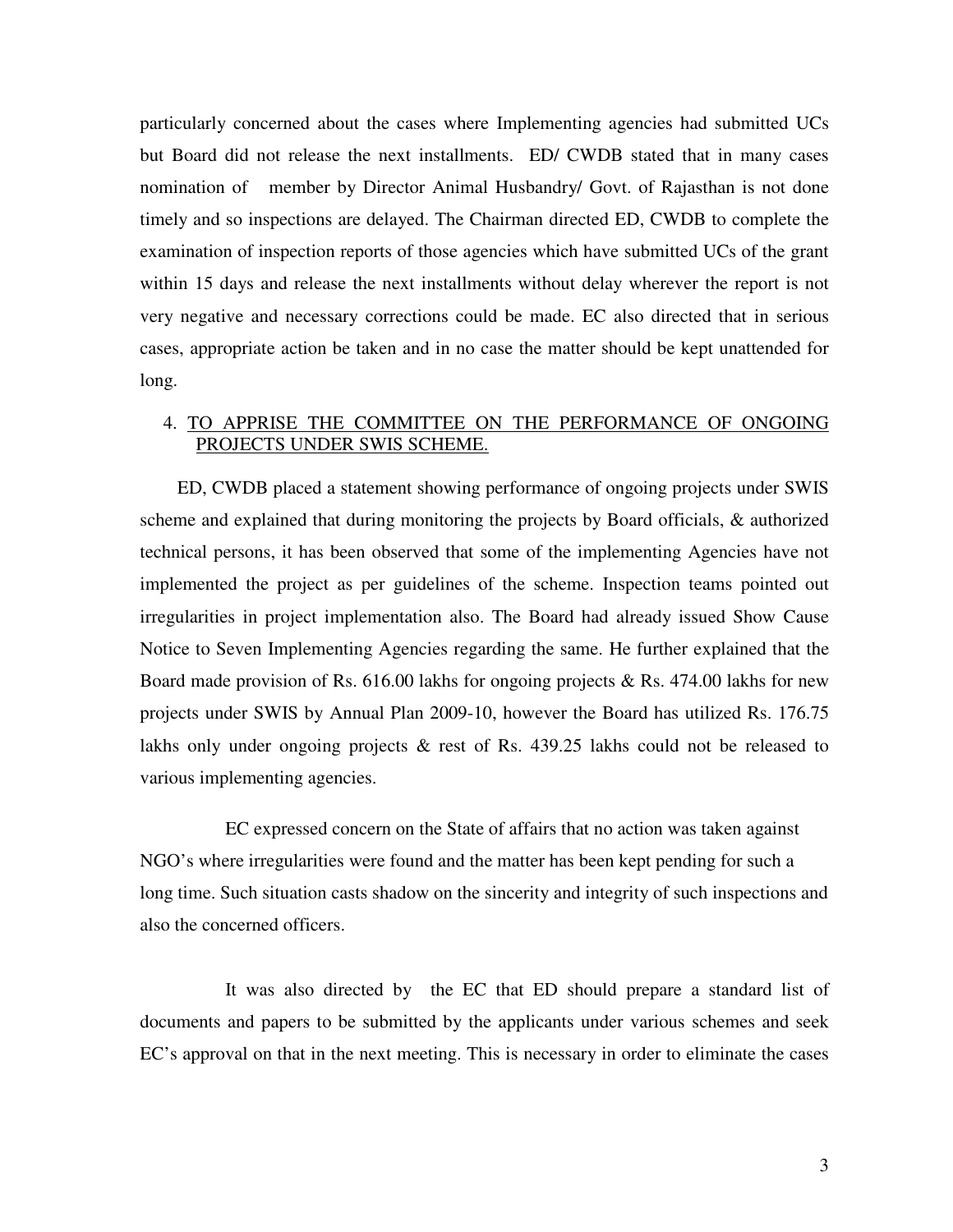of personal discretion at the level of Board officers and make the whole process really transparent.

#### 5. DISCUSSIONS AND APPROVAL OF THE RECOMMENDATIONS OF THE  $11^{TH}$  AND  $12^{TH}$  PROJECT COMMITTEE MEETINGS.

The ED/ CWDB placed recommendation of the  $11<sup>th</sup>$  &  $12<sup>th</sup>$  Project Committee meetings of the CWDB held on  $12<sup>th</sup>$  January and  $21<sup>st</sup>$  January, 2010 and explained that the Committee has discussed and recommended new project proposals under different schemes for taking up in the current financial year 2009-10.

Chairman and all other member expressed their serious displeasure over the way projects have been recommended by Project Committee. Project has been recommended with many conditions unfulfilled which have no meaning. Projects should have been brought to EC only after all the conditions have been fulfilled by the Implementing Agency. They also expressed dissatisfaction over his un-preparedness of EC, CWDB on the subject.

After detail discussion, the Executive Committee approved following project proposals subject to submission of relevant documents by concerned Agencies as per prescribed norms and guidelines of the scheme:

| <b>SN</b>    | of<br>implementing<br>Name | Project area               | <b>Size</b>   | of  | Total cost   | Grant approved    |
|--------------|----------------------------|----------------------------|---------------|-----|--------------|-------------------|
|              | agency                     |                            | project       |     | $2009-10$ to | F/Y<br>for<br>the |
|              |                            |                            |               |     | 2011-12      | 2009-10           |
| $\mathsf{A}$ | J&K Sheep & Sheep          | Jammu $(1.00)$<br>lac      | 2.00          | lac | 348.00       | 176.00            |
|              | Products Development       | sheep) & Kashmir           | sheep         |     |              |                   |
|              | Board, Jammu               | $(1.00 \text{ lac sheep})$ |               |     |              |                   |
| B            | Rajasthan Live Stock       | Jodhpur (1.00 lac          | 2.00          | lac | 238.00       | 126.00            |
|              | Development Board, Jaipur  | sheep) $\&$ Nagour         | sheep         |     |              |                   |
|              |                            | $(1.00 \text{ lac sheep})$ |               |     |              |                   |
| C            | Central Sheep & Wool       | Kollar (karnataka)         | 0.50          | lac | 54.00        | 20.50             |
|              | Research Institute,        | Kodai hills (T.N.)         | sheep         |     |              |                   |
|              | (CSWRI)                    |                            |               |     |              |                   |
| D            | Central Sheep & Wool       | Strengthening of           | 1 farm        |     | 20.00        | 14.20             |
|              | Research Institute.        | Ram Rearing farm           |               |     |              |                   |
|              | (CSWRI)                    | at Mannvanur               |               |     |              |                   |
|              |                            | (T.N.)                     |               |     |              |                   |
|              |                            |                            | <b>Total:</b> |     | 660.00       | 340.70            |

(i) Name of scheme: **Sheep & Wool Improvement Scheme:**

Rs. in lacs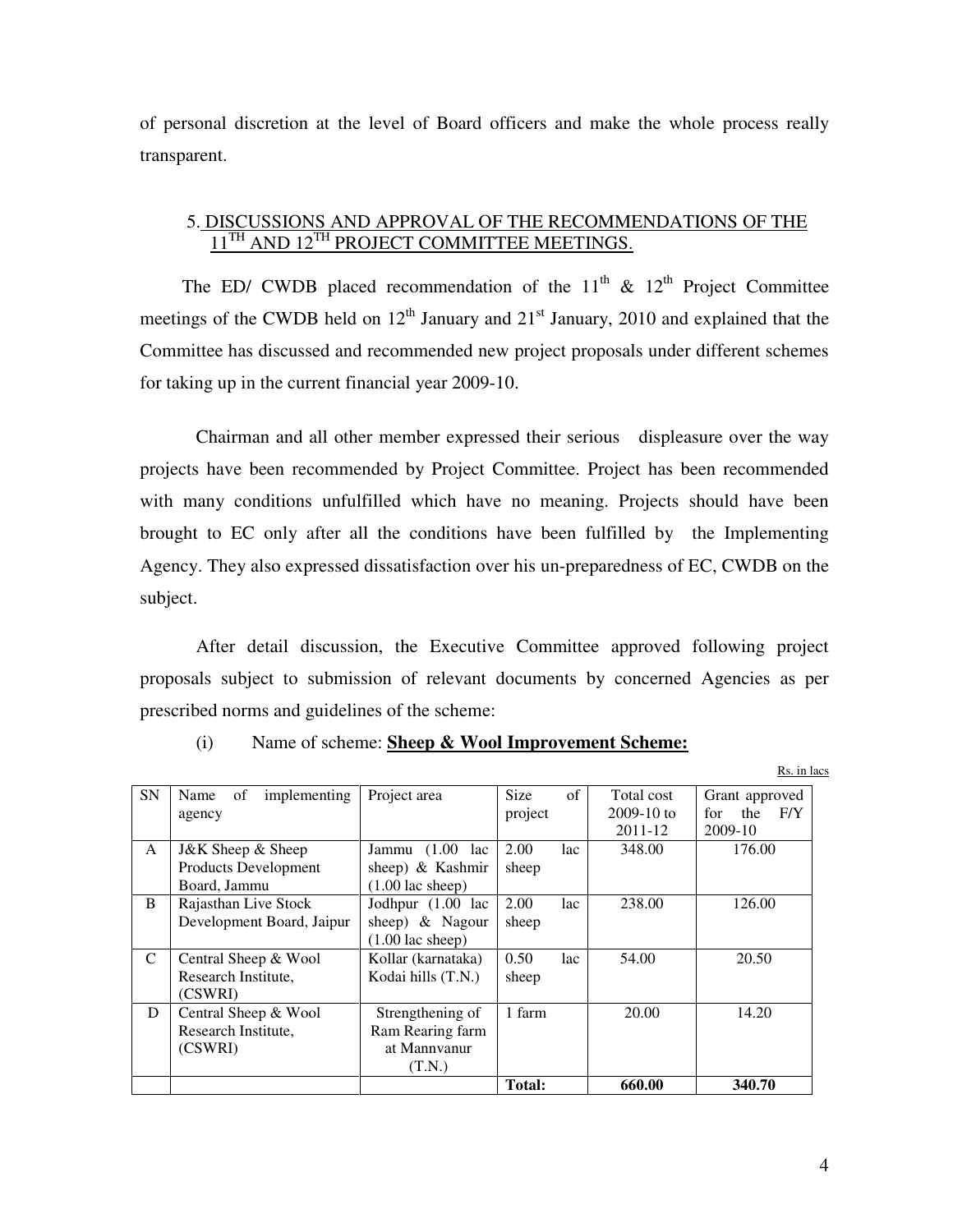|     |                               |                          |              | Rs. in lacs     |
|-----|-------------------------------|--------------------------|--------------|-----------------|
| S.  | Name of agency from whom      | Name of Project          | Total cost   | Fund approved   |
| No. | project proposal received     |                          | $2009-10$ to | for f/y 2009-10 |
|     |                               |                          | $2011 - 12$  |                 |
| A   | Central Sheep & Wool Research | "Strengthening Angora"   | 17.00        | 17.00           |
|     | Institute, Avikanagar:        | Rabbit Germplasm         |              |                 |
|     |                               | Centre" (GPC)            |              |                 |
|     | Central Sheep & Wool Research | Angora Rabbit rearing.   | 10.40        | 6.93            |
| B   | Institute, Avikanagar         |                          |              |                 |
| C   | Central Sheep & Wool Research | R & D Projectfor angora  | 20.00        | 2.72            |
|     | Institute.                    | rabbit breeding, health, |              |                 |
|     |                               | nutrition & reproduction |              |                 |
|     |                               | aspects.                 |              |                 |
|     |                               | <b>Total:</b>            | 47.40        | 26.65           |

(ii) Name of Scheme: **Angora Wool Development Programme**

- iii) Director WRA, with the approval of Chairman submitted a research proposal on the subject of Power Generation from Textile effluents for a cost of Rs. 21.00 Lakhs. EC after examination approved the same.
- iv) EC also directed that all the research projects must cut on unproductive expenditure hence a 10% reduction shall be implemented in case of projects in para (ii) and (iii).

 The committee deferred other proposals, however it was directed that the CWDB would collect requisite information from concerned Agencies and put up these proposals in the next meeting.

## 6. DISCUSSION ON REPORT OF ACCOUNTANT GENERAL (AUDIT) OF THE BOARD FOR THE YEAR 2006-07 & 2007-08 AND ITS COMPLIANCE.

 The ED, CWDB placed the Audit report of AG (Audits), Rajasthan regarding the Annual Accounts of the Central Wool Development Board for the year 2006- 07 and 2007-08 along-with its Compliance Report. The Executive Committee noted the same with the observation that ED would ensure necessary corrective action